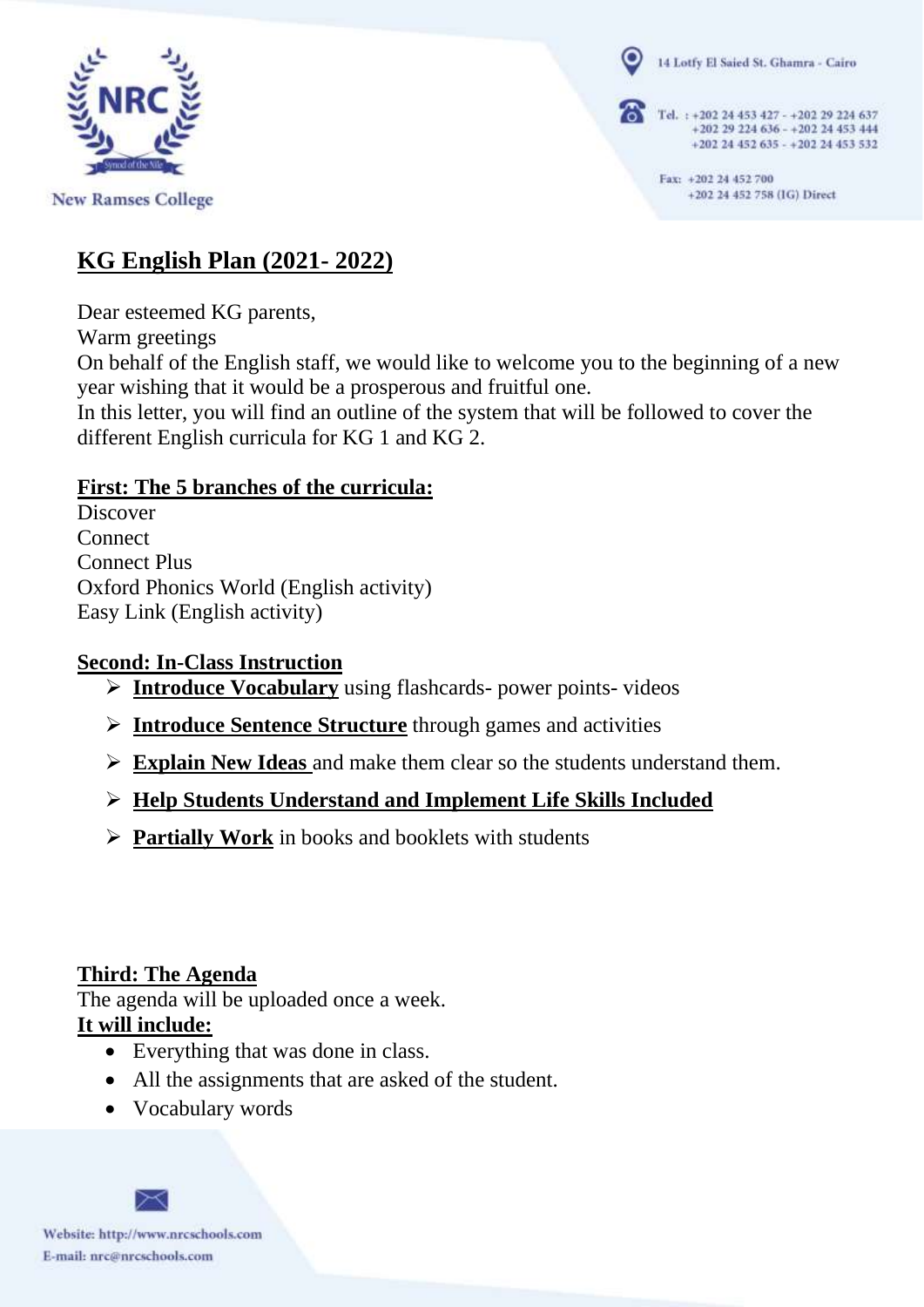

**New Ramses College** 

- Sentence structure
- Links for videos, songs, stories introduced in class
- Discussion ideas
- Project

\*Note: Recorded videos for everything explained in class will be uploaded daily on Google Classroom.

14 Lotfy El Saied St. Ghamra - Cairo

Tel. : +202 24 453 427 - +202 29 224 637

+202 24 452 758 (IG) Direct

Fax: +202 24 452 700

+202 29 224 636 - +202 24 453 444 +202 24 452 635 - +202 24 453 532

#### **Fourth: Parents Role**

- **Check Google Classroom and the school's website daily.**
- **Help the students read the vocabulary** words through games and PowerPoint presentations attached.
- **Encourage the students to watch the videos and links sent in the agenda.**
- **Make sure that the students do their homework on time.**
- **Prepare for class discussions** with their children.
- **Assisting with required projects.**

#### **Fifth: Follow up system**

The teachers will be following up on the level of the students, their achievements as well as regularity of homework submission.

Weekly notes will be uploaded on Google Classroom informing parents of student's regularity of homework submission.

Parents will be occasionally contacted to discuss the child's performance and provide advice.



Website: http://www.nrcschools.com E-mail: nrc@nrcschools.com